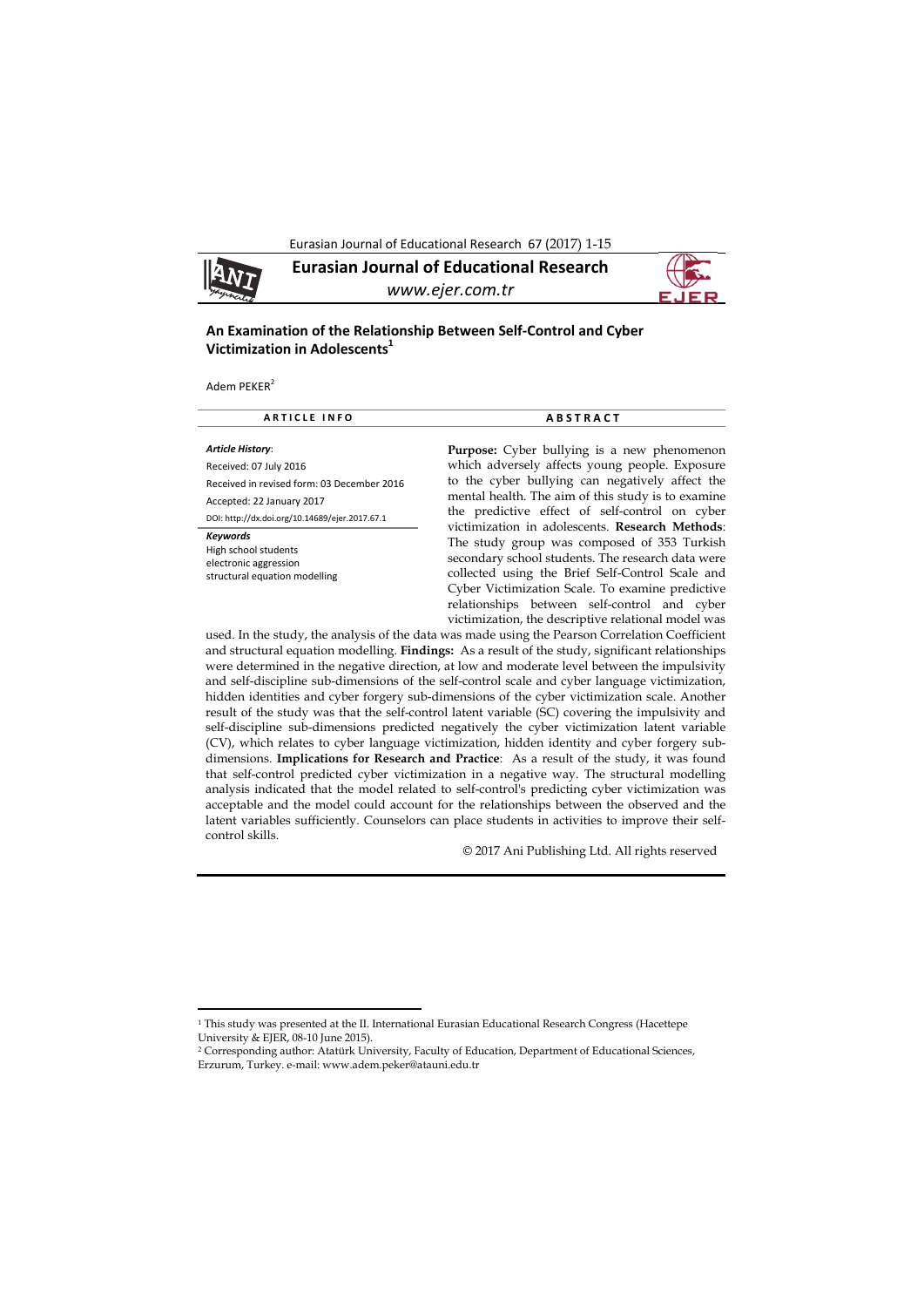## **Introduction**

The use of communication technologies has become an indispensable phenomenon for people. Internet use is becoming more widespread and has become essential part of life (Dogan. 2016; Eroglu, 2016). Information and communication technologies are developing quickly. At the beginning of the 21st century, adolescents began to use the Internet actively. Blogs, social networks and instant messaging have created a new world for young people (Antoniadou & Kokkinos, 2015). Developments and changes that create a positive impact on the lives of individuals can nonetheless lead to results that do not want conventional terms of individual and social. In this case, information and communication-context can be seen more clearly as a product of technological development (Ates & Guler, 2016). Especially when people use communication tools intensively, there can be a rapid change in their relationships in their daily lives.

 Online participation does not only enable a person to reach information at his/her fingertips; it also offers such benefits as entertainment and the means to learn various social and emotional skills. For example, cyber environment provides a place for expressing emotions in a healthy way, treating others tolerantly and respectfully, critical thinking, decision making, self-control skill and learning (Berson, 2000). The cyber world provides young people with such opportunities as self-discovery, social support, playing games, communication with others and academic support (Tokunaga, 2010). Therefore, information and communication technologies can be said to provide a significant contribution in the life of young people.

 If young people do not use the Internet in a positive way like discovering new things and relaxing, they will not establish positive interactions with others in cyberspace nor enhance developmental characteristics. A great majority of young people use computers and the Internet in a negative and harmful way like causing harm to others and exhibiting aggressive behaviors. The new form of online aggression and victimization is called cyber bullying (Mishna, Cook, Gadalla, Daciuk & Solomon, 2010). In other words young people can use communication technologies to harm others.

 Cyber bullying behaviors can be seen in different forms in daily life. A cyber bully may establish communication with a victim by using a e-mail under a fake name or creating imaginary accounts on social media sites. At the same time, an individual might become the victim of cyber bullying while playing a game, at school, home or in his/her private quarters. Due to the use of modern technology, we may come across cyber bullying behaviors any time of day. A benefical therefore technology has made possible new form of bullying and may be abused (Paullet & Pinchot, 2014). In short, we can face cyber bullying behavior just about every where.

 When examining the literature of different countries regarding the prevalence of cyber bullying, the author discovered numerous studies. Cyber bullying is commonly observed in the early adolescent and adolescent ages. For example, in a study carried out with secondary and high school students, nearly half the students had experienced cyber victimization and 34% of them been cyber bullies themselves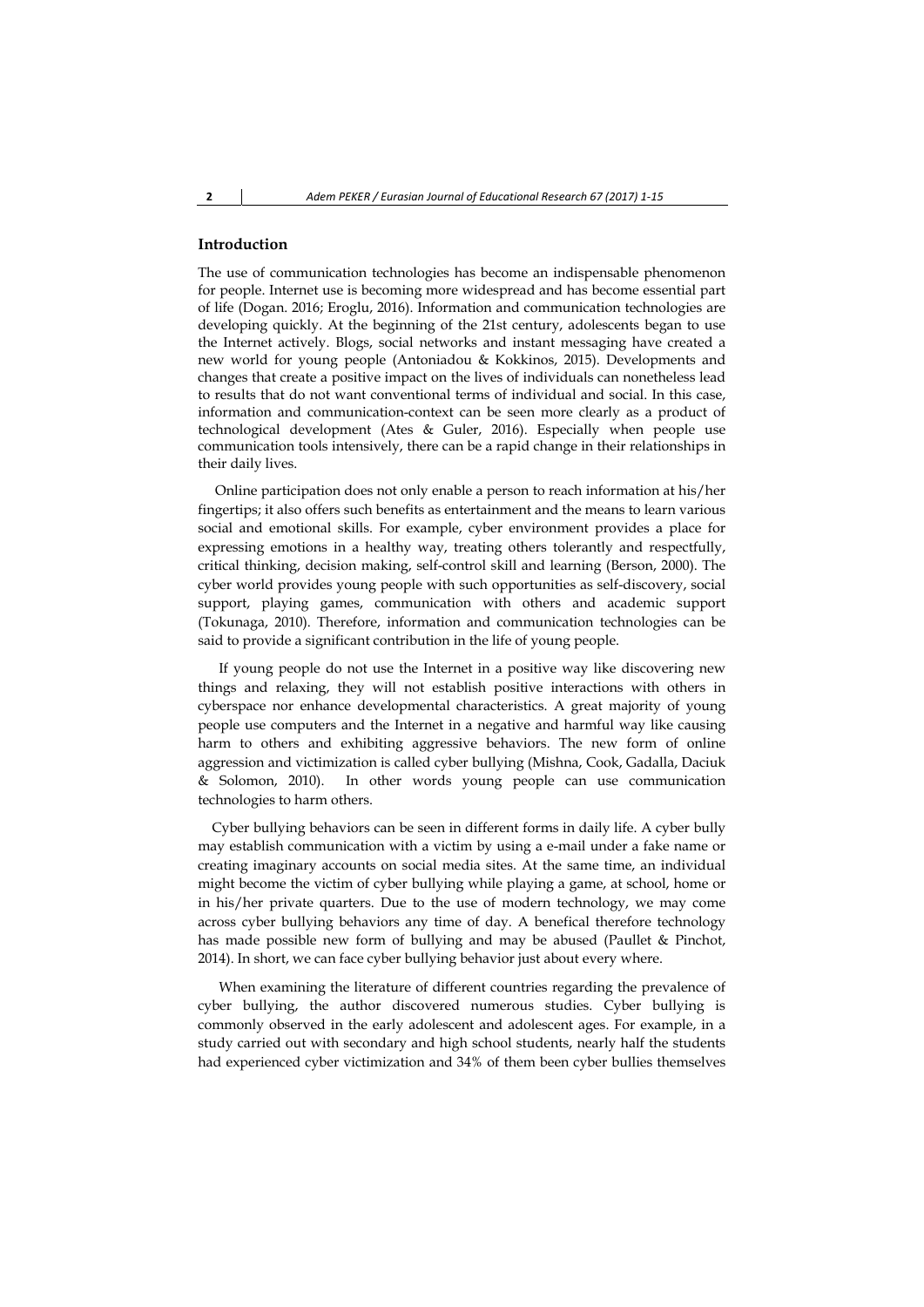(Mishna et al., 2010). In another study, the rate of the students falling victim to cyber bullying was about 19% and that of the students being cyber bullies was about 17% (Heiman, Olenik-Shemesh & Eden, 2015). Jung et al., (2014) found that one of ten students did cyber bullying, while Felmlee and Faris (2016) determined that 5.8 % of the young people aged between 14-18 years old fell victim to cyber bullying. Ramsey, Dilalla and Mccrary (2015) found out that 5% of the young people aged between 18- 22 years old were cyber victims. DePaolis and Williford (2014) determined that approximately 18% of middle school students were cyber victims. In summary, studies in the literature have shown that cyber bullying is increasingly a common.

 Exposure to cyber bullying can negatively affect the psychology of individuals. Individuals being subjected to cyber bullying have low self-esteem, lack of concentration and suicidale thoughts (Bauman & Newman, 2013; Bonanno & Hymel, 2013). Studies have found a significant relationship between cyber bullying and emotional problems (Sjurso, Fandrem & Roland, 2016). It is reported that cyber bullied people experience excessive levels stress (Wright, 2015), sorrow, and desperation (Raskauskas & Stoltz, 2007; Wolak, Mitchell & Finkelhor, 2006); depression and emotional problems (Brown, Demaray & Secord, 2014). Research results show the mental health effects of exposure to cyber bullying.

Exposure to the cyber bullying can affect the school life and friendship relationships of adolescents. However, it is emphasized that in students subjected to cyber bullying display such problems as not wanting to go to school and fear of attending school (Raskauskas & Stoltz, 2007). Cyber bullying events arise generally from relationship problems in cyber environment such as jealousy, intolerance, and upsetting others (Akbulut & Erıstı, 2011). As a result, young people spend a lot of time on the Internet. A adverse situations in daily life can lead to cyber bullying behavior online.

 In the study, self-control is one concept examined. Self-control is described as how an individual's regulates' and controls his/her feelings, thoughts and behaviors in order to establish good reationships with others (Baumeister, Bratlavsky, Muraven & Tice, 1998; Muraven, Tice & Baumeister, 1998). Gottfredson & Hirschi (1990) state that individuals with low self-control have such characteristics as impulsively and selfish behavior, taking pleasure in risk-taking a preference for physical activities instead of mental ones, and a preference for choosing simple tasks over complicated ones. For this reason, the behaviors of individuals with low self-control aim at shortterm targets and are shaped according to impulsive pleasure-taking (Hirschi & Gottfredson, 1993). Family attitudes play an important role in the development of low self-control.

 It is reported that low self-control affects victims both indirectly and directly. For victims, the possibility of encountering more frequent risky situations and encountering criminal behaviors of individuals with insufficient self-control have a direct impact. Making decisions about situations to reveal their faults affects individuals with low self-control as victims directly (Bossler & Holt, 2010). It was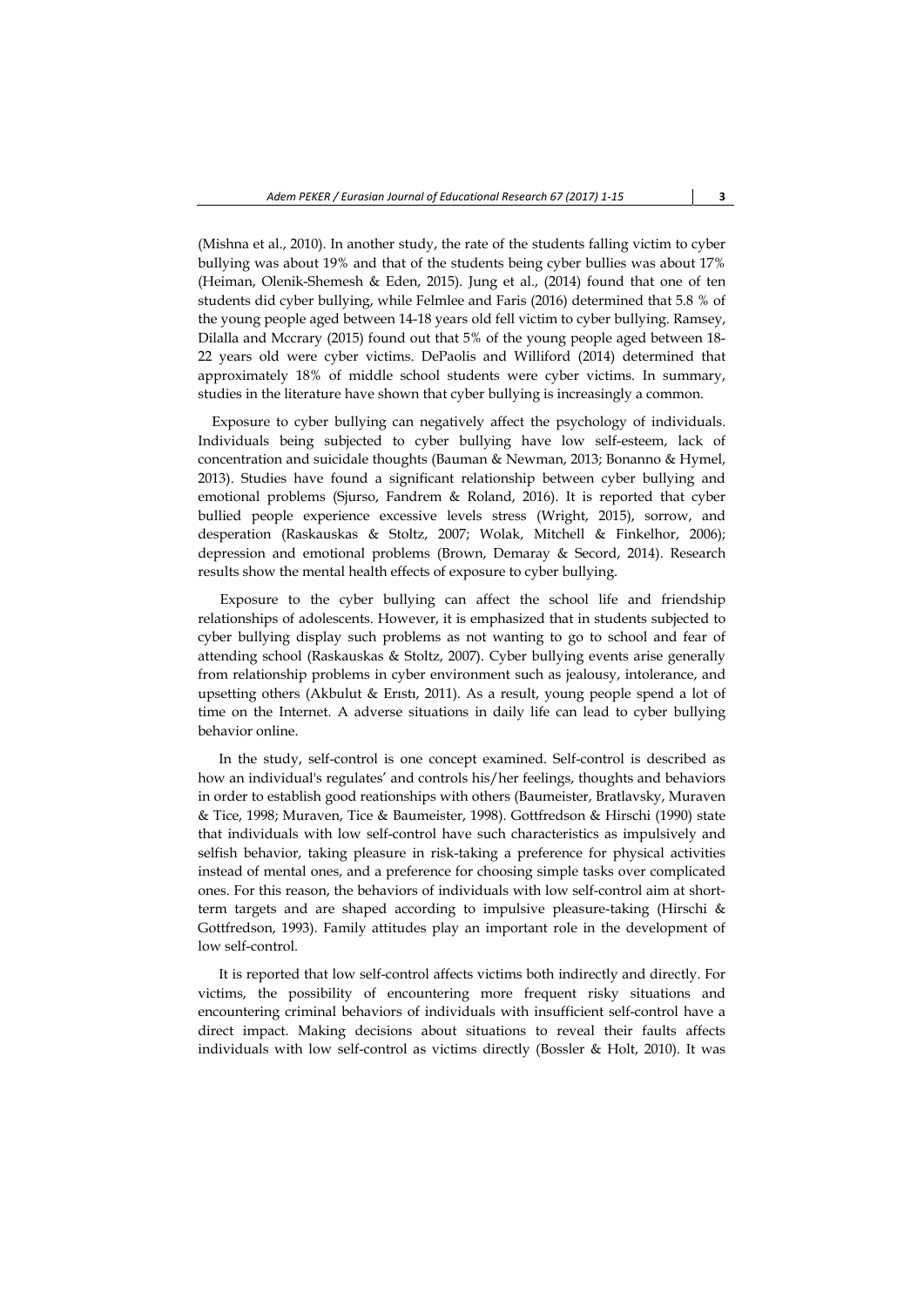reported that low self-control is related to the display of violent behaviors (Schreck, Stewart & Fisher, 2006), being a victim (Holtfreter, Reisig & Pratt, 2008), exhibition of reckless behaviors (Forde & Kennedy, 1997), risky life styles (Stewart, Elifson & Sterk 2004), commission of crimes (Schreck, Wright & Miller, 2002), positive emotions, learner engagement, academic achievement (King & Gaerlan, 2014). Ultimately, researchers reported problematic behavior caused by low self-control.

## *Purpose of The Study*

 Studies have revealed that cyber bullying as a by product of abusing information and communication technologies is a gradually increasing problem among children and young people. The advancing technology could make enhance this problem even worse. For this reason, studies on how to carry out preventive measures are increasing. It is projected that this study could make a contribution to preventive method. Finding the relationship between self-control and cyber victimization in adolescents would be provide an important resource for field specialists (i.e., psychological counselors, psychologists, social service specialists and school administrators) in prevention. In this direction, the purpose of this study is to examine the predictive effect of self-control on cyber victimization.

### **Method**

#### *Research Design*

To examine predictive relationships between self-control and cyber victimization, the descriptive relational model was used in the study. The theoretical model developed in order to account for the relationship between adolescents' self-control and cyber victimization was tested.

## *Research Sample*

 The study group was composed of 353 students receiving education at five high schools in the city of Erzurum, Turkey in the 2014-2015 educational year. Two hundred and nine participants (59.2% of the total) were female and 144 (40.8%) were male. The grade break down of students was roughly equal: 26.6% were in 9th grade; 29.6% were in 10th grade; 31.2% were in 11th grade; and 13.6% were in 12th grade.

#### *Research Instrument and Procedure*

*Brief self-control scale (BSCS).* One of the data collection tools used in the study is the Brief Self-Control Scale. The scale was adapted into Turkish by Nebıoglu, Konuk, Akbaba, Eroglu (2012). The reliability coefficient for the entire scale was found to be. .83; for the dimension of impulsivity, it was .81; for the dimension of self-discipline, it was .87. The test-retest reliability for the whole of the scale was determined to be .88; for the dimension of impulsivity, .83; for the dimension of self-disciplin, .85.

*Cyber victimization and bullying scale (CVBS).* In order to determine the students' cyber bullying and cyber victimization behaviors, the CVBS developed by Cetın, Yaman and Peker (2011) was used. The scale is composed of two forms and the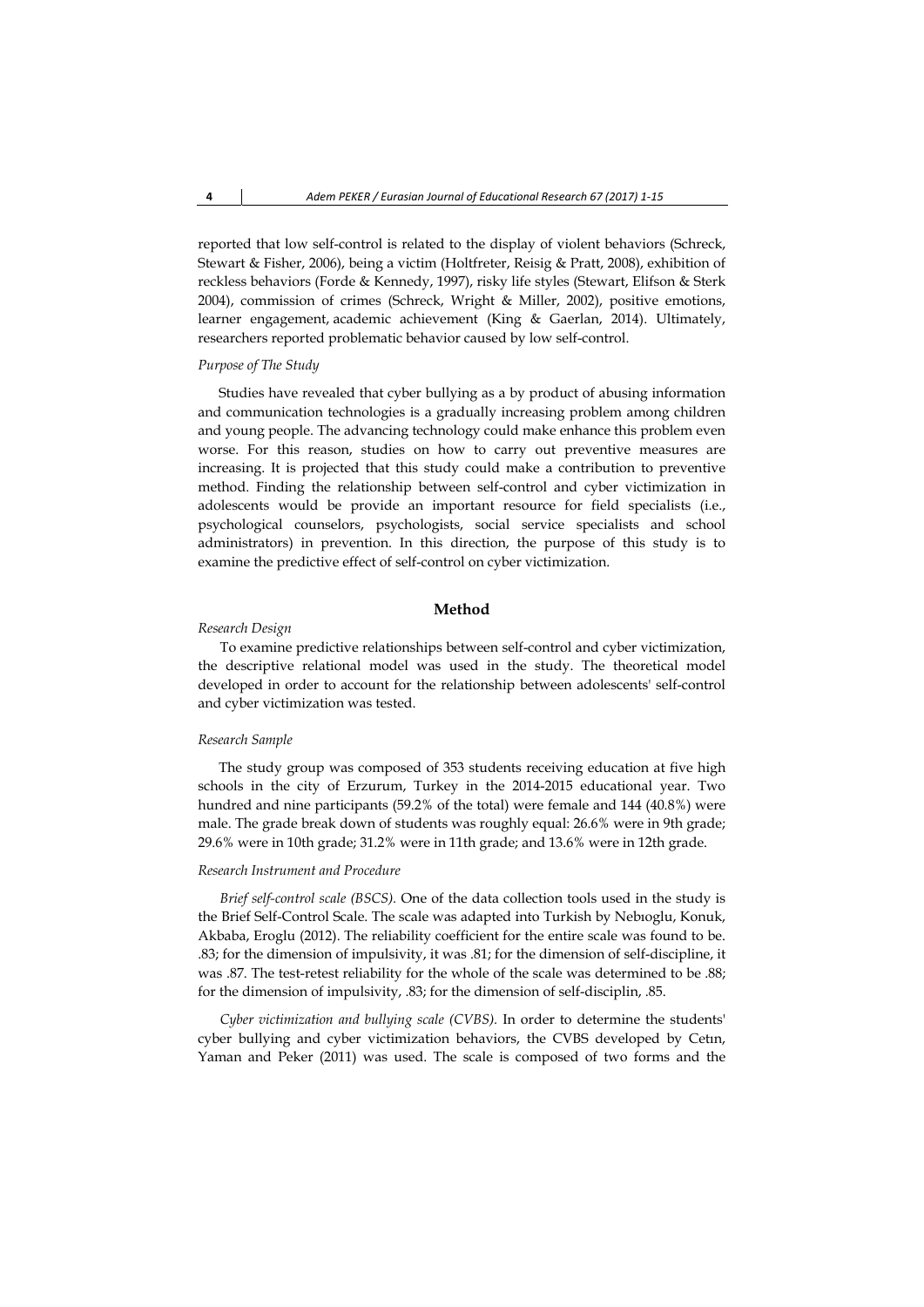dimensions of cyber language victimization/bullying (CLV/B hiding identity (HI) and cyber forgery (CF). There are 22 questions in the scale. The scale was evaluated via using five-point Likert type grading. Within the scope of this study, the cyber victimization form was used. The internal consistency of the CVS was found to be .89. The internal consistency coefficients were .86, .80 and .68 respectively for the CF, CLV and HI sub-dimensions of the scale; the test-retest reliability coefficients were .87, .80 and .69. The increase observed in the total score obtained for the CVS indicates an increase in the possibility of experiencing cyber bullying.

### *Data Analysis*

 Before analyzing the data of the study, for the multivariate data, in order to determine values which are likely to affect the normal distribution, the Mahalanobis distance values were calculated. As a result of this calculation procedure, scales belonging to four people were excluded from the data set. After this procedure, analyses were conducted of 353 pieces of data. The relationships between self-control and cyber victimization were examined via Pearson Product-Moment Correlation; the predictive effect of self-control on cyber victimization was examined using structural equation modelling. Shumacker and Lomax (2004) described structural equation modelling as a statistical approach revealing causal and mutual relationships between observed and latent variables to test a theoretical model. In the study, analyses of the data were made via using the LISREL 8.54 and SPSS 21.00 programs.

#### **Results**

 The result of the analyse of the data obtained from the study, the relationship between adolescents' self-control and cyber victimization behaviors, the means and the standard deviation values are presented in Table 1.

### **Table 1.**

*Pearson Correlation Analysis Results Related to Relationships Between Self-Control and Cyber Victimization* 

| $\checkmark$   |                                 |         |                |        |        |       |
|----------------|---------------------------------|---------|----------------|--------|--------|-------|
|                | Variables                       | 1       | $\mathfrak{D}$ | 3      | 4      | 5     |
| 1              | Impulsivity                     |         |                |        |        |       |
| $\overline{2}$ | Self-Discipline                 | $.30*$  |                |        |        |       |
| 3              | Cyber Language<br>Victimization | $-33*$  | $-18*$         | 1      |        |       |
| 4              | <b>Hiding Identity</b>          | $-.22*$ | $-11*$         | $.58*$ | 1      |       |
| 5              | Cyber Forgery                   | $-17*$  | $-11*$         | $.66*$ | $.65*$ | 1     |
|                | X                               | 15.45   | 14.78          | 9.81   | 7.54   | 12.78 |
|                | Sd                              | 4.15    | 3.00           | 4.07   | 3.37   | 4.65  |
| $+$ $ -$       |                                 |         |                |        |        |       |

\*p<.05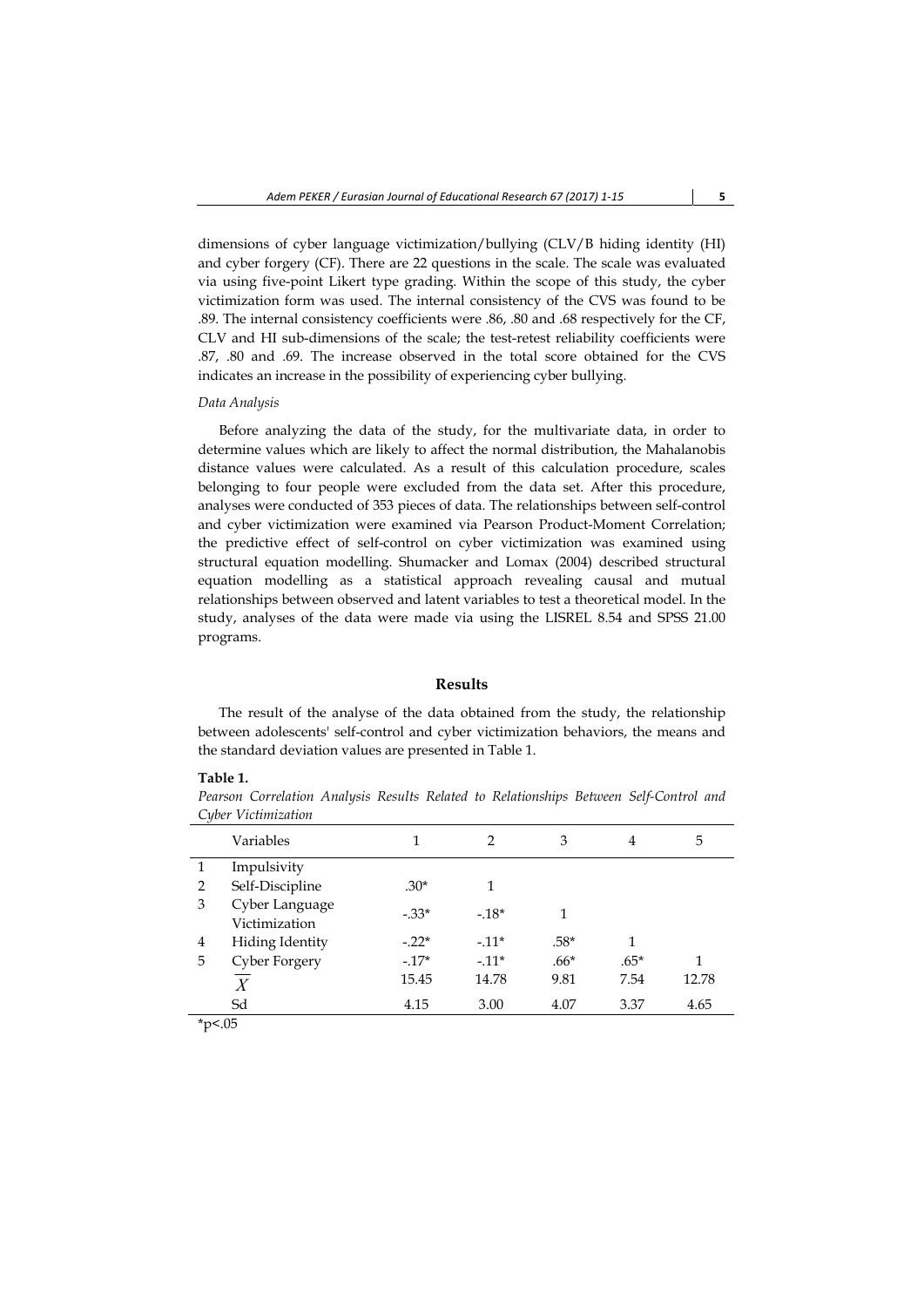When Table 1 is examined, significant negative relationships are observed at low and moderate levels between the impulsivity and self-discipline sub-dimensions on the self-control scale and the cyber language victimization, hidden identity and cyber forgery sub-dimensions of the cyber victimization scale. Moreover, it is observed that the sub-dimensions on the cyber victimization scale are significantly positively related with one another at a moderate level. Furthermore, a significant positive relationship between the impulsivity and self-discipline sub-dimensions of the selfcontrol scale are found at a moderate level.

#### *Structural Equation Modelling*

 Having determined the significant relationships between self-control and cyber victimization, the predictive effect of self-control on cyber victimization was tested via structural equation modelling. The latent variable of self-control (SC) was measured via the observed variables of impulsivity and self-discipline. The latent variable of cyber victimization (CV) was measured via the observed variables of cyber language victimization (clv), hiding identity (hi) and cyber forgery (cf). The findings related to the predictive effect of the latent variable of self-control (SC) on the latent variable of cyber victimization (CV) are shown in Figure 1.



χ2: 3.13, sd: 3, p: .37, RMSEA: .011

**Figure 1.** *Structural equation model between self-control and cyber victimization* 

 Figure 1 show the implicit variable of self-control (SC) covering impulsivity and self-discipline predicts negatively the implicit variable of cyber victimization covering the sub-dimensions of cyber language victimization, hiding identity and cyber forgery (β=-.40, t= -4.47). It was determined that all the paths shown in the model were significant (χ2/sd= 1.04, NFI= .99, CFI=.99, GFI =.98, AGFI= .98, SRMR= .014 ve RMSEA= .011; Byrne, 2010; Kline, 2011). This finding suggest that self-contol has a significant effect on being subjected to cyber bullying in adolescents. In other words, the obtained findings revealed that adolescents' increasing self-control levels decrease their chances of experiencing cyber victimization.

### *Coefficients of Determination Related to Structural Equation Model*

 The findings related to self-control's coefficients accounting for the variance in cyber victimization are given in Table 2.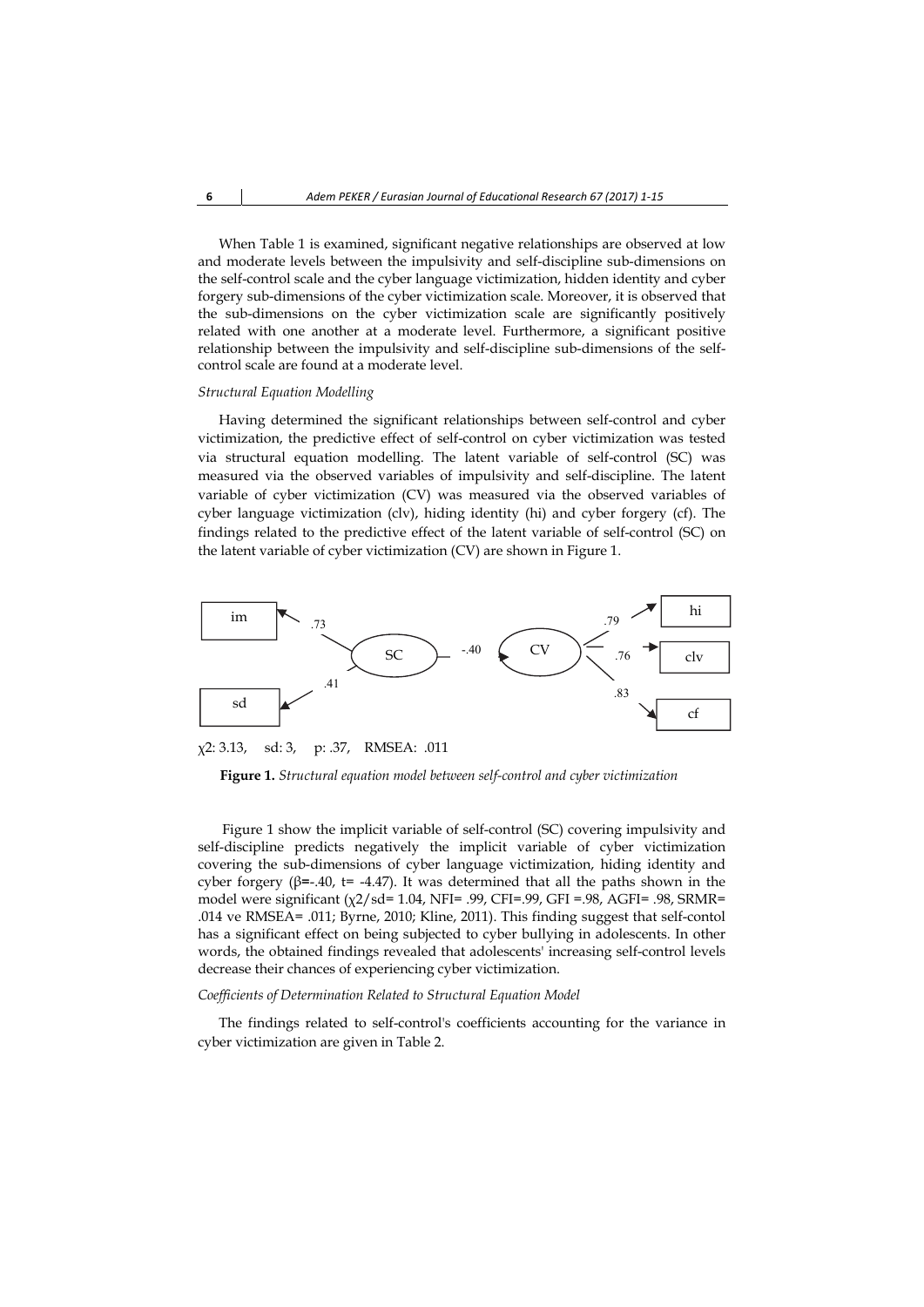| Table 2.                                                               |
|------------------------------------------------------------------------|
| Coefficients of Determination Related to Structural Equation Modelling |

| Accordance Parameter            | Coefficient Value |
|---------------------------------|-------------------|
| 1. Impulsivity                  | .53               |
| 2. Self-discipline              | .17               |
| 3. Cyber language victimization | .62               |
| 4. Hiding identity              | .57               |
| 5. Cyber forgery                | .70               |

 When Table 2 is examined, it can be observed that self-control (SC) accounts for 53% of the impulsivity variance and 17% of the self-discipline variance in the measurement model related to self-control. Moreover, in the measurement model related to cyber victimization, cyber victimization (CV) accounts for 62% of the variance in cyber language victimization, 57% of the variance in hiding identity and 70% of the variance in cyber forgery. It was determined that the self-control latent variable accounted for 18% of the variance in the cyber victimization latent variable. *Findings Related to Total and Indirect Effects in Structural Modelling* 

 The total effects of the SC implicit variable on impulsivity and self-discipline and those of the CV latent variable on cyber language victimization, hiding identity and cyber forgery and the indirect effects of the SC latent variable on the observed variables of CV are shown in Table 3.

| топа ина тнанест Еществ Бетеннинеа на кепитон то этнастина Едиапон туюштану |                     |               |                 |  |  |  |
|-----------------------------------------------------------------------------|---------------------|---------------|-----------------|--|--|--|
|                                                                             | <b>Total Effect</b> |               | Indirect Effect |  |  |  |
| Observed Variables                                                          | Self-               | Cyber         | Self-Control    |  |  |  |
|                                                                             | Control             | Victimization |                 |  |  |  |
| 1. Impulsivity                                                              | .73                 |               |                 |  |  |  |
| 2. Self-discipline                                                          | .41                 |               |                 |  |  |  |
| 3. Cyber language                                                           |                     | .79           | $-1.30$         |  |  |  |
| victimization                                                               |                     |               |                 |  |  |  |
| 4. Hiding identity                                                          |                     | .76           | $-1.03$         |  |  |  |
| 5. Cyber forgery                                                            |                     | .83           | $-1.57$         |  |  |  |

#### **Table 3.**

*Total and Indirect Effects Determined In Relation To Structural Equation Modelling*

 When the values given in Table 3 are examined, it is observed that the self-control latent variable (SC) directly affects the variables of impulsivity and self-discipline; the cyber victimization latent variable (CV) directly affects the variables of cyber language victimization, hiding identity and cyber forgery. Moreover, the observed variables of impulsivity and self-discipline indirectly affects the observed variables of the cyber victimization scale over the SC latent variable. In other words, the SC latent variable indirectly affect the indicative variables of the CV latent variable and it was found that this effect was not direct.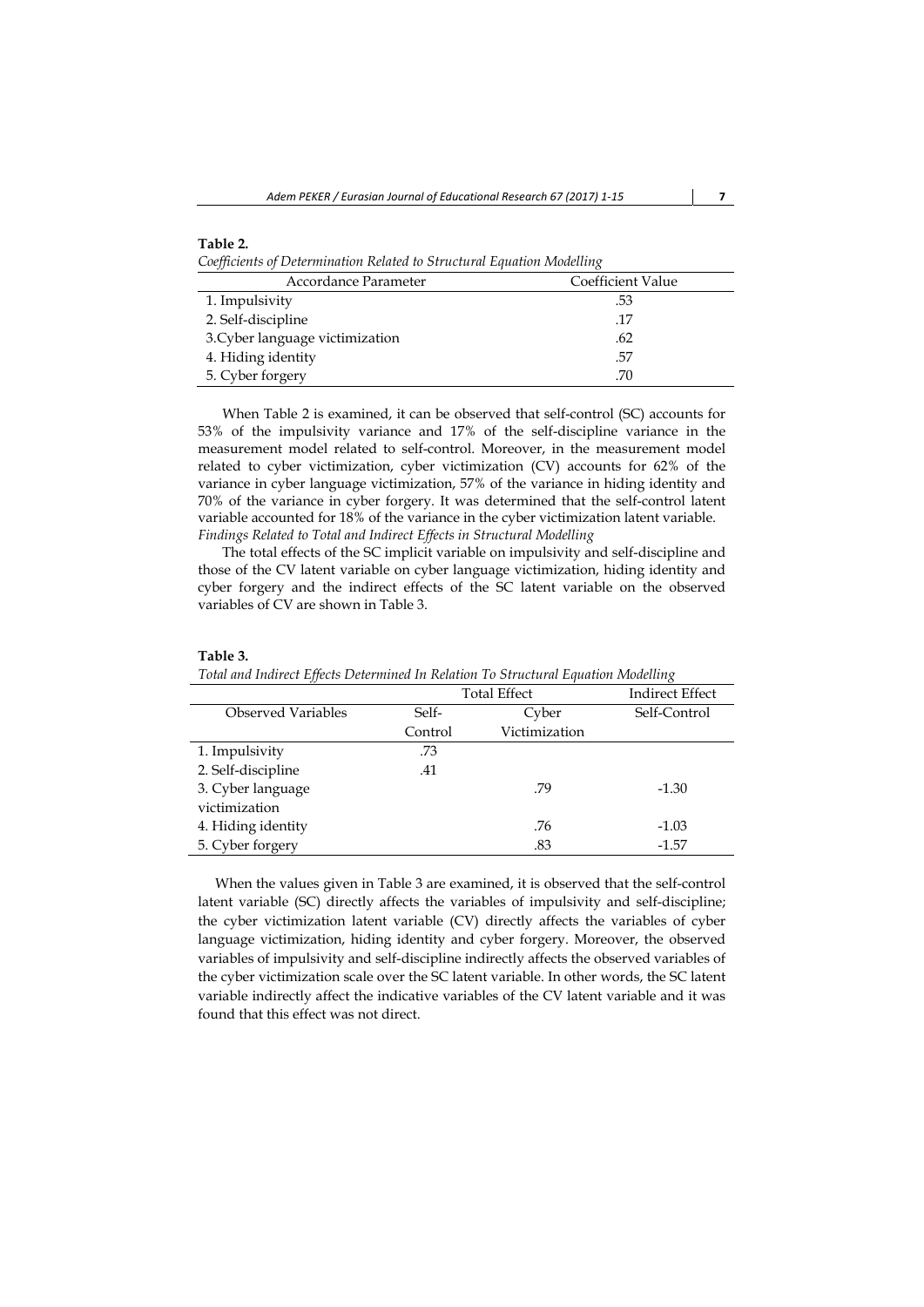## **Discussion and Conclusion**

#### *Discussion*

This study examined, the predictive effect of self-control, composed of the dimensions of impulsivity and self-discipline on adolescents' experiences of cyber victimization. The predictive effect of self-control on cyber victimization was tested with the structural equation modelling. As a result of testing the structural equation modelling, it was found that the self-control latent variable accounted for 18% of the cyber victimization latent variable and self-control predicted cyber victimization in a negative way. The findings revealed that if adolescents' self-control levels increased, the possibility of their experiencing cyber victimization decreased. This result is consistent with research findings indicating that low self-control increases cyber victimization (Bossler & Holt, 2010; Vazsonyi, Machackova, Sevcikova, Smahel & Cerna, 2012). In light of the findings obtained from the study, self-control appears to be a strong predictor of cyber victimization in adolescents; as self-control decreases, exposure to cyber bullying is likely to increase. One adolescents being cyber bullied their low self-control level. In other words, self-control is a negative risk factor in terms of cyber victimization.

 Researchers have shown that the behavior of individuals with low self-control. Since individuals with low self-control make impulsive decisions, this may lead to them to involvement in criminal behaviors. Hence, their risk of being a victim increases (Higgins, Fell & Wilson, 2006; Higgins & Makin, 2004). As individuals with low self-control, they may display risky behaviors. Although these actions give pleasure to an individual for a short period of time, they may, at the same time, lead them to become victims and to encounter harmful software (Bossler & Holt, 2009). However, individuals may interact with people who they do not know in chat rooms and cyber environments and, as a result, be subject to harmful behaviors (Gilboa, 1996; Hinduja & Patchin, 2008). As a result, individuals with low self-control may show risky behavior in the virtual environment. This situation can lead to life cyber bullying.

 Researchers indicate that individuals with low self-control have problems in contact with others. It is stated that individuals with low self-control have difficulty estabishing relationships with others and low empathy levels and social ties. At the same time, they may interpret other people's intentions incorrectly (Gottfredson & Hirschi, 1990). It is emphasized that people with difficulty evaluating other people's intentions in face-to-face interactions have an important disadvantage in on-line environments (Herring, 1999; Wall, 2001). As a result, these experiences may lead to decreasing social support and experiences of victimization. In this context, individuals with low self-control can easily be frustrated in the cyber environment.

 Virtual environments provide opportunities for individuals to express themselves. This can lead to loss of self-control. Thoughtless or aggressive behaviors in the online environment may lead to victimization in the cyber environment. People who cannot cope with others in the online environment may use conflict-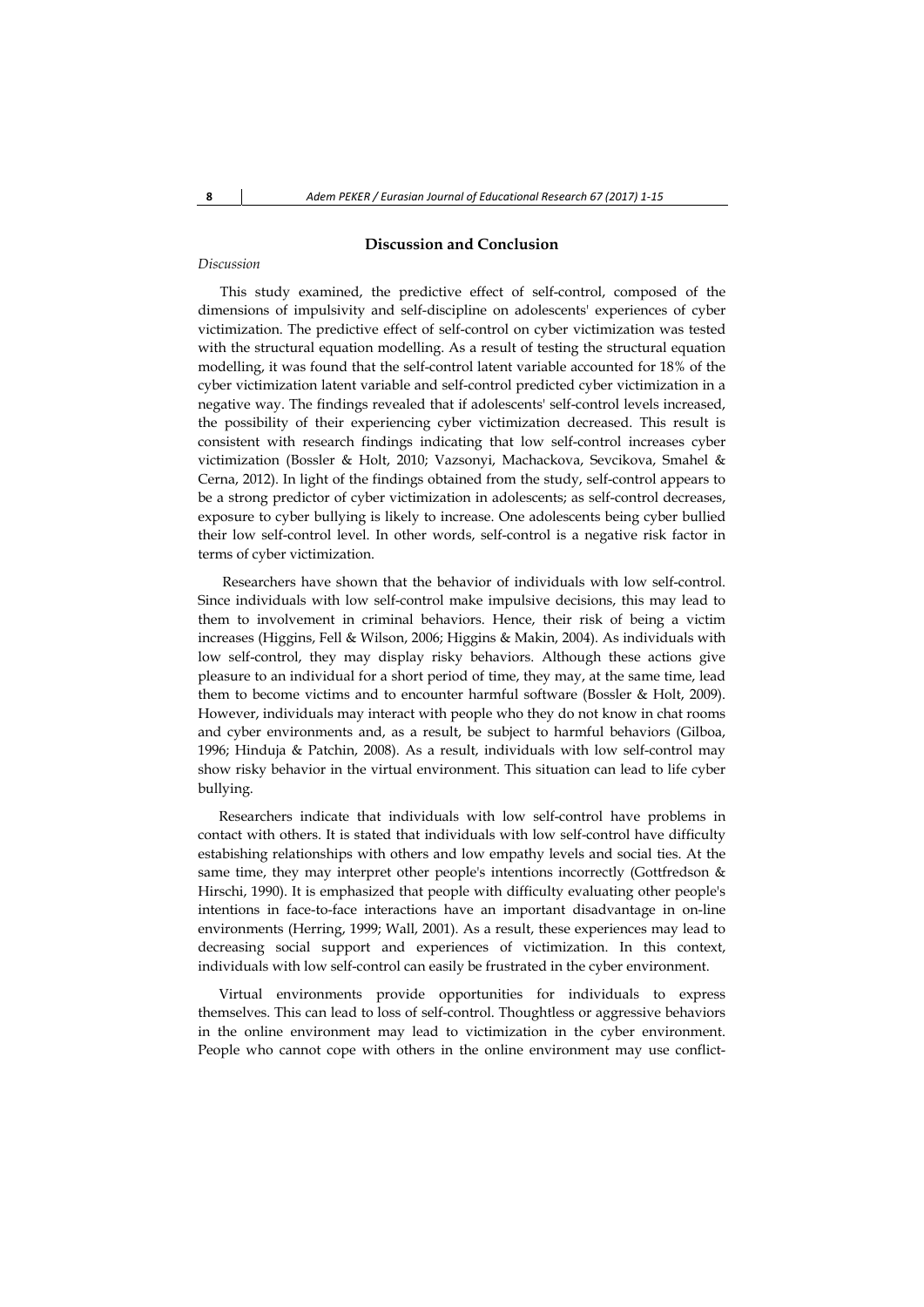prone and aggressive language when establishing communication (Gilboa, 1996; Herring, 1999). Individuals with low tolerance may harm others and exhibit more threatening behaviors in their online social interactions (Bossler & Holt, 2010). Individuals with low self-control are associated with peers that support the cyber crime (Higgins et al., 2006). As a result, people with low self-control of virtual environments are provided to describe themselves using the wrong conditions can lead to cyber victimization.

 Researchers have reported that the reason they are victims of the personality traits of individuals with low self-control. It is reported that since individuals with low self-control exhibit risky behaviors and have characteristics increasing the possibility of their getting involved in crime such as impatience, insensitiveness and impulsivity that increase, the possibility of their getting involve in crime being a victim increases (Gottfredson & Hirschi, 1990). Moreover, individuals with low selfcontrol may peers who tend to get involved in risky situations and commit crimes (Schreck et al., 2002). As a result, having low self-control can lead to cyber victimization.

Individuals with low self-control may be exposed to cyber bullying behavior in cyberspace. Young people with low self-control are more likely to be engaged in a risky lifestyle and subjected to other crimes (Bossler & Holt, 2010; Schreck et al., 2006). Since individuals with low self-control spend too much time online and share too much personal information (Holt, Bossler & May, 2012), they may be subjected to cyber bullying. Since individuals with low self-control often engage in risky behaviors in the online environment to get short-term pleasure, they may become victims (Bossler & Holt, 2010; Holt et al., 2012). Consequently, the personal characteristics of individuals with low self-control are contributing to their becoming victims of cyber bullying.

## *Conclusion*

 This study found that self-control predicted cyber victimization in a negative way. The structural modelling analysis indicated that the model related to selfcontrol's prediciting cyber victimization was acceptable and the model could account for the relationships between the observed and the latent variables sufficiently. According to the research results, the adolescents' decreasing self-control related to impulsivity and lack of self-discipline, thus leading to their experiencing cyber victimization.

### *Recommendations*

 The findings of the study should be taken into account with the limitations. As a data collection tool, the self-control scale composed of two sub-dimensions, and the cyber victimization scale composed of three sub-dimensions, were used. Further studies could repeat the study using different scales related to self-control and cyber victimization. Hence, results of those studies could be compared and more detailed findings can be obtained. Another limitation of the study was its inclusion of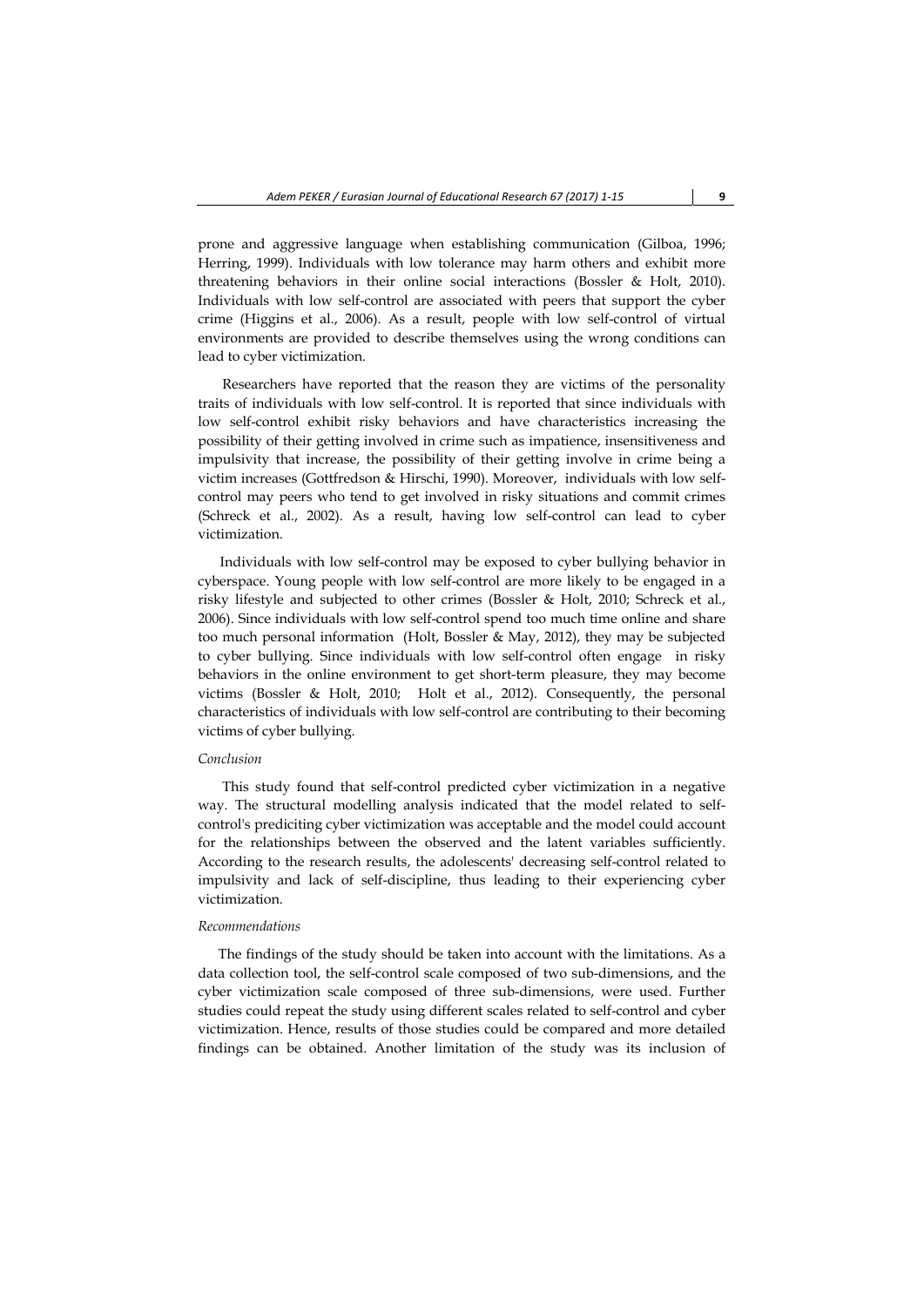adolescent students aged between 14-18 years old. For this reason, the obtained results must be evaluated according to students in this age group. It is not possible to generalize the results of the study to other age groups. Replication of the study with students from different educational stages would increase the generalizability of the results. Counselors could then place students in activities to improve their selfcontrol skills.

## **References**

- Akbulut, Y., & Erıstı, B. (2011). Cyberbullying and victimisation among Turkish university students**.** *Australasian Journal of Educational Technology, 27*(7), 1155-1170.
- Antoniadou, N., & Kokkinos, C.M. (2015). Cyber and school bullying: Same or different phenomena? *Aggression and Violent Behavior, 25*, 363-372.
- Ates, B., & Guler, M. (2016). Ergenlerde siber zorbalığın yordayıcısı olarak algılanan sosyal yetkinlik ve toplumsal kaygı. [Perceived social competence and social anxiety as a predictor of cyberbullying in adolescents]. *Erzincan Universitesi Egitim Fakultesi Dergisi, 18*(1), 391-408.
- Bauman, S., & Newman, M.L. (2013). Testing assumptions about cyberbullying: Perceived distress associated with acts of conventional and cyberbullying. *Psychology of Violence*, *3*, 27-38.
- Baumeister, R.F., Bratlavsky, E., Muraven, M., & Tice, D.M. (1998). Ego depletion: Is the active self a limited resource? *Journal of Personality and Social Psychology*, *74*, 1252-1265.
- Berson, M.J. (2000). The computer can't see you blush. *Kappa Delta Pi Record, 36*(4), 158-162.
- Brown, C.F., Demaray, M. K., & Secord, S.M. (2014). Cyber victimization in middle school and relations to social emotional outcomes. *Computers in Human Behavior, 35,* 12-21.
- Bossler, A.M., & Holt, T.J. (2010). The effect of self-control on victimization in the cyber world. *Journal of Criminal Justice*, *38,* 227-236.
- Bossler, A.M., & Holt, T.J. (2009). On-line activities, guardianship, and malware infection: An examination of routine activities theory. *International Journal of Cyber Criminology*, *3*, 400-420.
- Bonanno, R.A., & Hymel, S. (2013). Cyber bullying and internalizing difficulties: Above and beyond the impact of traditional forms of bullying. *Journal of Youth and Adolescence*, *42*, 685-697.
- Byrne, B.M. (2010). *Structural equation modeling with AMOS: Basic concepts, applications, and programming (2nd ed.)*. New York: Taylor and Francis.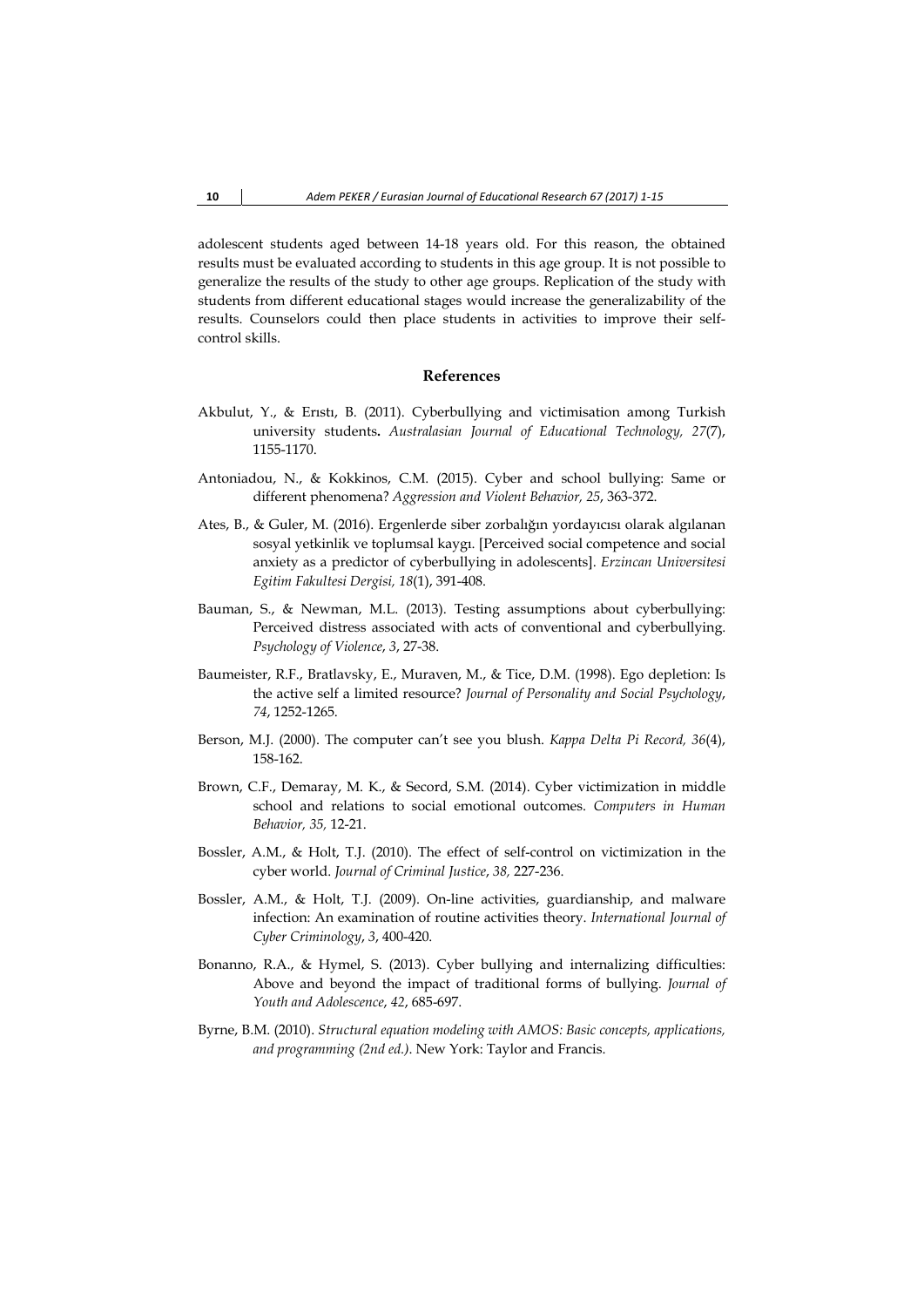- Cetın, B., Yaman, E., & Peker, A. (2011). Cyber victim and bullying scale: A Study of validity and reliability. *Computer&Education, 57*(4), 2261-2271.
- DePaolis, K., & Williford, A. (2014). The nature and prevalence of cyber victimization among elementary school children. *Child Youth Care Forum*, *44*, 377-393.
- Dogan, U., & Tosun, N.I. (2016). Lise öğrencilerinde problemli akıllı telefon kullanımının sosyal kaygı ve sosyal ağların kullanımına aracılık etkisi. [Mediating effect of problematic smartphone use on the relationship between social anxiety and social network usage of high school students]. *Adıyaman Üniversitesi Sosyal Bilimler Enstitüsü Dergisi, 8*(22), 99-128.
- Eroglu, Y. (2016). Üniversite öğrencilerinde problemli internet kullanımı: İlişkiselkarşılıklı bağımlı benlik kurgusu ve dürtüselliğin yordama güçleri*.* [Problematic internet use in universıty students: The predictive stenght of relational-interdependent self-construal and impulsivity]. *Turkish Studies, 11*(3), 1091-1114.
- Felmlee, D., & Faris, R. (2016). Toxic ties: Networks of friendship, dating, and cyber victimization. *Social Psychology Quarterly*, 79(3), 243-262.
- Forde, D.R., & Kennedy, L. W. (1997). Risky lifestyles, routine activities, and the general theory of crime. *Justice Quarterly*, *14*, 265-294.
- Gilboa, N. (1996). *Elites, lamers, narcs and whores: Exploring the computer underground*. In L. Cherny & E. R. Weise (Eds.), Wired women: Gender and new realities in cyberspace (pp. 98−113). Seattle, WA: Seal.
- Gottfredson, M.R., & Hirsch, T.A. (1990). *General theory of crime, Stanford*, CA: Published by Stanford University Press, 85-123.
- Heiman, T., Olenik-Shemesh, D., & Eden, S. (2015). Cyberbullying involvement among students with ADHD: Relation to loneliness, self-efficacy and social support. *European Journal of Special Needs Education, 30*(1), 15-29.
- Herring, S.C. (1999). The rhetorical dynamics of gender harassment online. *The Information Society*, *15*, 151-167.
- Higgins, G.E., Fell, B.D., & Wilson, A.L. (2006). Digital piracy: Assessing the contributions of an integrated self-control theory and social learning theory using structural equation modeling. *Criminal Justice Studies*, *19*, 3-22.
- Higgins, G.E., & Makin, D.A. (2004). Self-control, deviant peers, and software piracy. *Psychological Reports*, *95*, 921-931.
- Hinduja, S., & Patchin, J.W. (2008). Cyberbullying: An exploratory analysis of factors related to offending and victimization. *Deviant Behavior, 29*, 129-156.
- Hirschi, T., & Gottfredson, M. (1993). Commentary: Testing the general theory of crime. *Journal of Research on Crime and Delinquency, 30,* 47-54.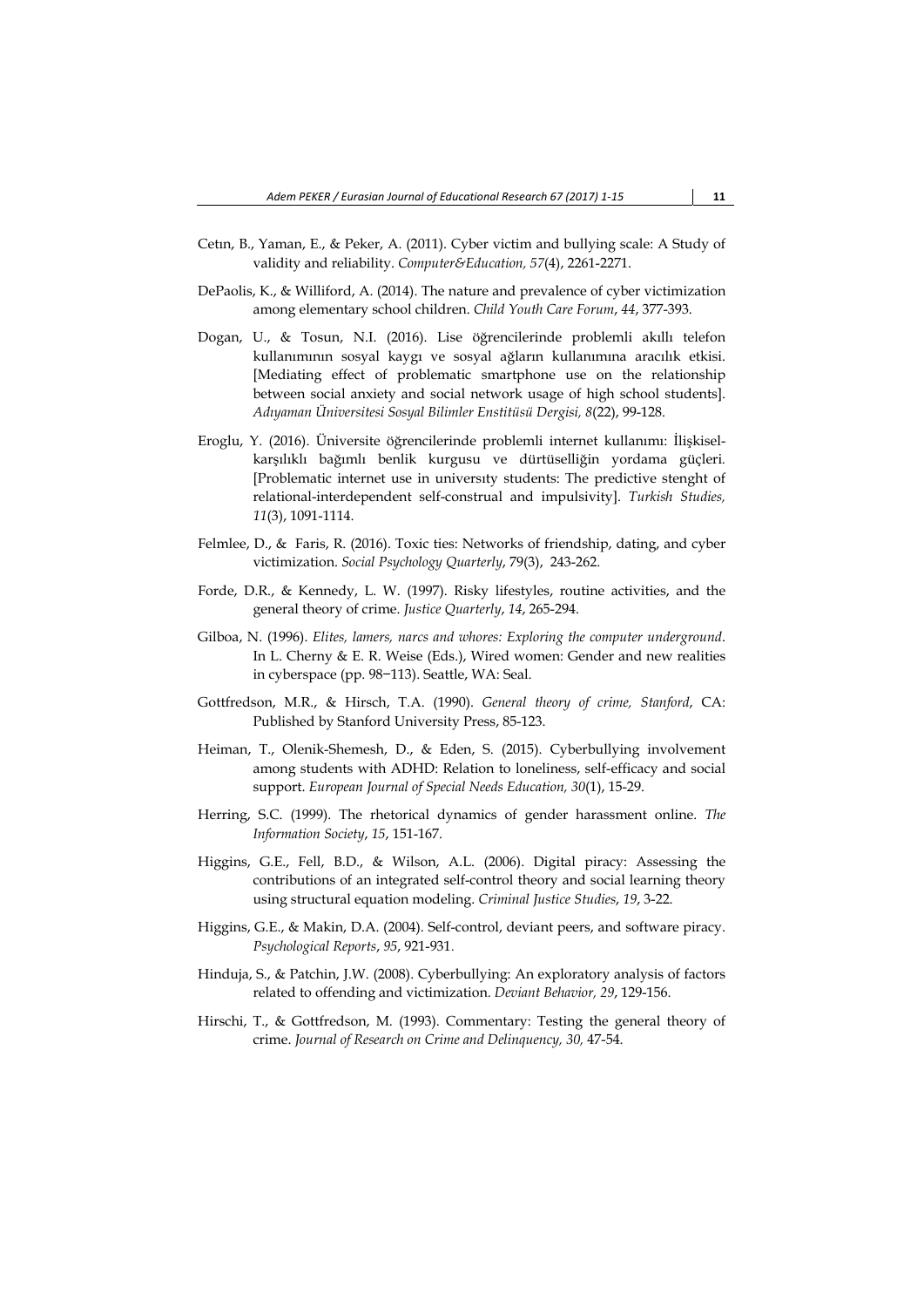- Holtfreter, K., Reisig, M.D., & Pratt, T.C. (2008). Low self-control, routine activities, and fraud victimization. *Criminology*, *46*, 189-220.
- Holt, T.J., Bossler, A.M., & May, D. (2012). Lowself-control, deviant peer associations, and juvenile cyberdeviance. *The American Journal of Criminal Justice, 37*, 378- 395.
- Jung, Y.E., Leventhal, B., Kim, Y.S., Park, T.W., Lee, S.H., Lee, M., Park, S.H., Yang, J.C., Chung, Y.C., Chung, S.K., & Park, J. I. (2014). Cyberbullying, problematic internet use, and psychopathologic symptoms among Korean youth. *Yonsei Medical Journal, 55*(3), 826-830.
- King, R.B., & Gaerlan, M.J.M. (2014). High self**-**control predicts more positive emotions, better engagement, and higher achievement in school. *European Journal of Psychology of Education, 29*(1), 81-100.
- Kline, R.B. (2011). *Principles and practice of structural equation modeling*. New York: The Guilford.
- Mishna, F., Cook, C., Gadalla, T., Daciuk, J., & Solomon, S. (2010). Cyber bullying behaviors among middle and high school students. *American Journal of Orthopsychiatry 80*(3), 362-374.
- Muraven, M., Tice, D.M., & Baumeister, R.F. (1998). Self-control as a limited resource: Regulatory depletion patterns*. Journal of Personality and Social Psychology, 74*, 774-789.
- Nebioglu, M., Konuk, N., Akbaba, S., & Eroglu, Y. (2013). The investigation of validity and reliability of the Turkish version of the brief self-control scale. *Bulletin of Clinical Psychopharmacology, 22*(4), 340-351.
- Paullet, K., & Pinchot, J. (2014). Behind the screen where today's bully plays: Perceptions of College Students on Cyberbullying. *Journal of Information Systems Education, 25(1), 63-69.*
- Ramsey, J.L., Dilalla, L.F., & Mccrary, M.K. (2015). Cyber victimization and depressive symptoms in sexual minority college students. *Journal of School Violence, 15*, 483-502.
- Raskauskas, J., & Stoltz, A.D. (2007). Involvement in traditional and electronic bullying among adolescents. *Developmental Psychology, 43*, 564-575.
- Schreck, C.J., Stewart, E.A., & Fisher, B.S. (2006). Self control, victimization, and the influence on risky lifestyles: A longitudinal analysis using panel data. *Journal of Quantitative Criminology*, *22*, 319-340.
- Schreck, C.J., Wright, R.A., & Miller, J.M. (2002). A study of individual and situational antecedents violent victimization. *Justice Quarterly, 19*, 159-180.
- Sjurso, I.R., Fandrem, H., & Roland, E. (2016). Emotional problems in traditional and cyber victimization. *Journal of School Violence, 15*, 114-131.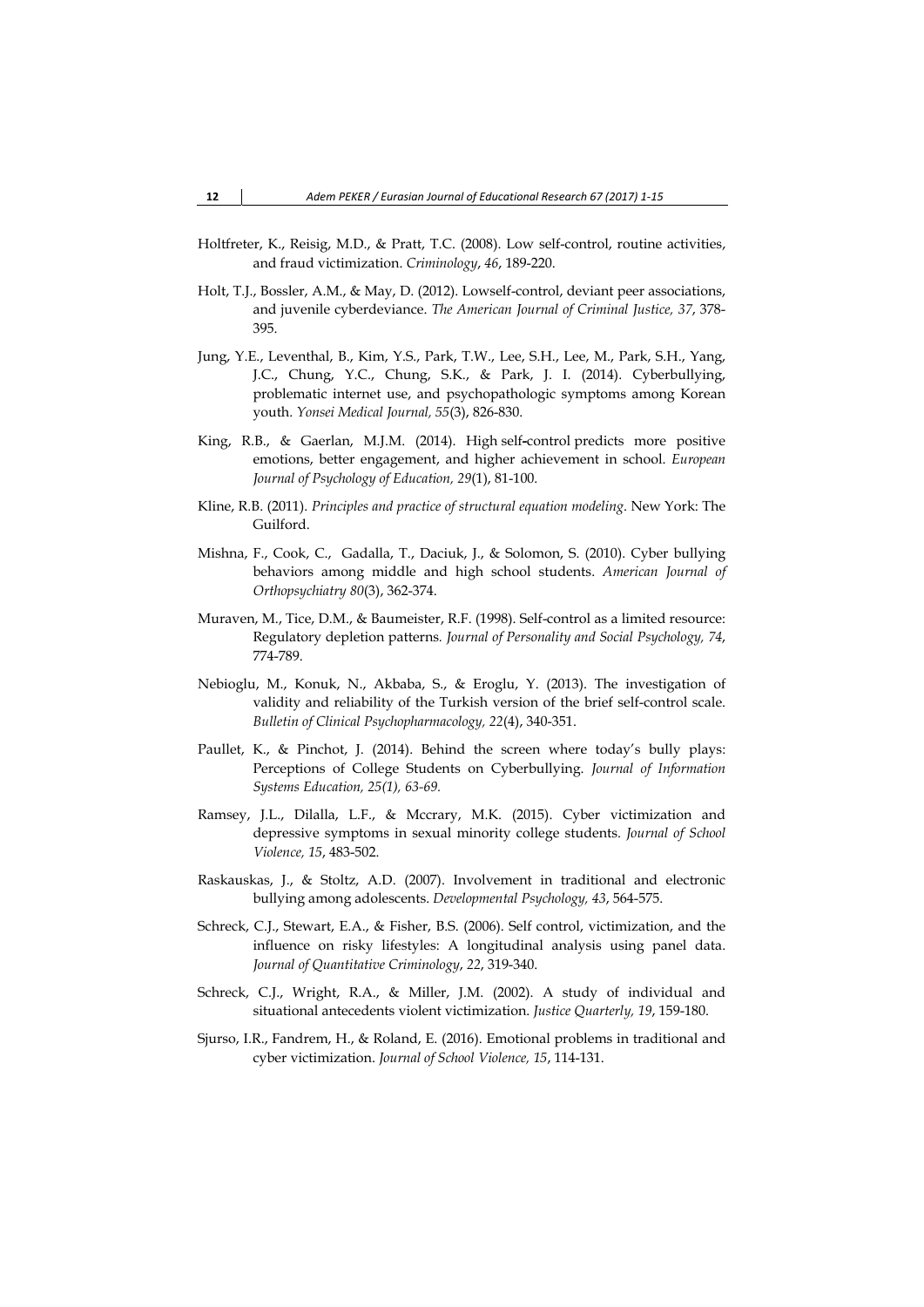- Stewart, E.A., Elifson, K.W., & Sterk, C.E. (2004). Integrating the general theory of crime into an explanation of violent victimization among female offenders. *Justice Quarterly*, *21*, 159-181.
- Tokunaga, R.S. (2010). Following you home from school: A critical review and synthesis of research on cyberbullying victimization. *Computers in Human Behavior, 26*(3), 277-287.
- Vazsony, A.T., Machackov, H., Sevcikova, A., Smahel, D., & Cerna, A. (2012). Cyberbullying in context: Direct and indirect effects by low self-control across 25 European countries. *European Journal of Developmental Psychology, 9*(2), 210-227.
- Wall, D.S. (2001). Cybercrimes and the internet. In D. S. Wall (Ed.), *Crime and the Internet* (pp. 1-17). New York: Routledge.
- Wolak, J., Mitchell, K.J., & Finkelhor, D. (2006). *Online victimization of youth: Five years later*. Washington, DC: National Center for Missing and Exploited Children.
- Wright, M.F. (2015). Cyber victimization and perceived stress: Linkages to late adolescents' cyber aggression and psychological functioning. *Youth & Society, 47*(6), 789-810.

# **Ergenlerde Öz-Kontrol İle Siber Mağduriyet Arasındaki İlişkinin İncelenmesi**

# **Atıf:**

Peker, A. (2017). An examination of the relationship between self-control and cyber victimization in adolescents**.** *Eurasian Journal of Educational Research*, 67, 1-15 http://dx.doi.org/10.14689/ejer.2017.67.1

### **Özet**

*Problem Durumu:* 21. yüzyılın başında ergenler interneti etkin bir şekilde kullanmaya başlamışlardır. Bloglar, sosyal ağlar ve anlık mesajlaşma gençler için yeni bir dünya oluşturmuştur. Bu yeni dünyaya katılımın kişiye parmaklarının ucunda bilgilere ulaşmalarının yanında eğlenme, çeşitli sosyal ve duygusal becerileri öğretme gibi yararları bulunmaktadır. Örneğin siber ortam sağlıklı şekilde duygularını ifade etmek, başkalarına hoşgörü ve saygı ile bakabilmek, eleştirisel düşünme, karar verme, kendini kontrol etme becerisi ve yeni şeyler öğrenme için bir mekan sağlamaktadır. Siber dünya gençlerin kendinin keşfetme, sosyal destek alma, oyun oynama, bilgiye ulaşma, başkalarıyla iletişim kurma ve akademik destek alma gibi benzersiz fırsatlar sunmaktadır. Gençlerin büyük çoğunluğu bilgisayarı ve interneti olumlu ve yararlı bir şekilde kullanmalarına rağmen başkalarına zarar vererek, saldırganlık davranışlar gösterme şeklinde de kullanabilmektedirler. Online saldırganlığın ve mağduriyetin yeni formu siber zorbalık olarak adlandırılmaktadır. Siber zorbalık elektronik metin aracılığıyla tekrarlanan bir şekilde kasıtlı olarak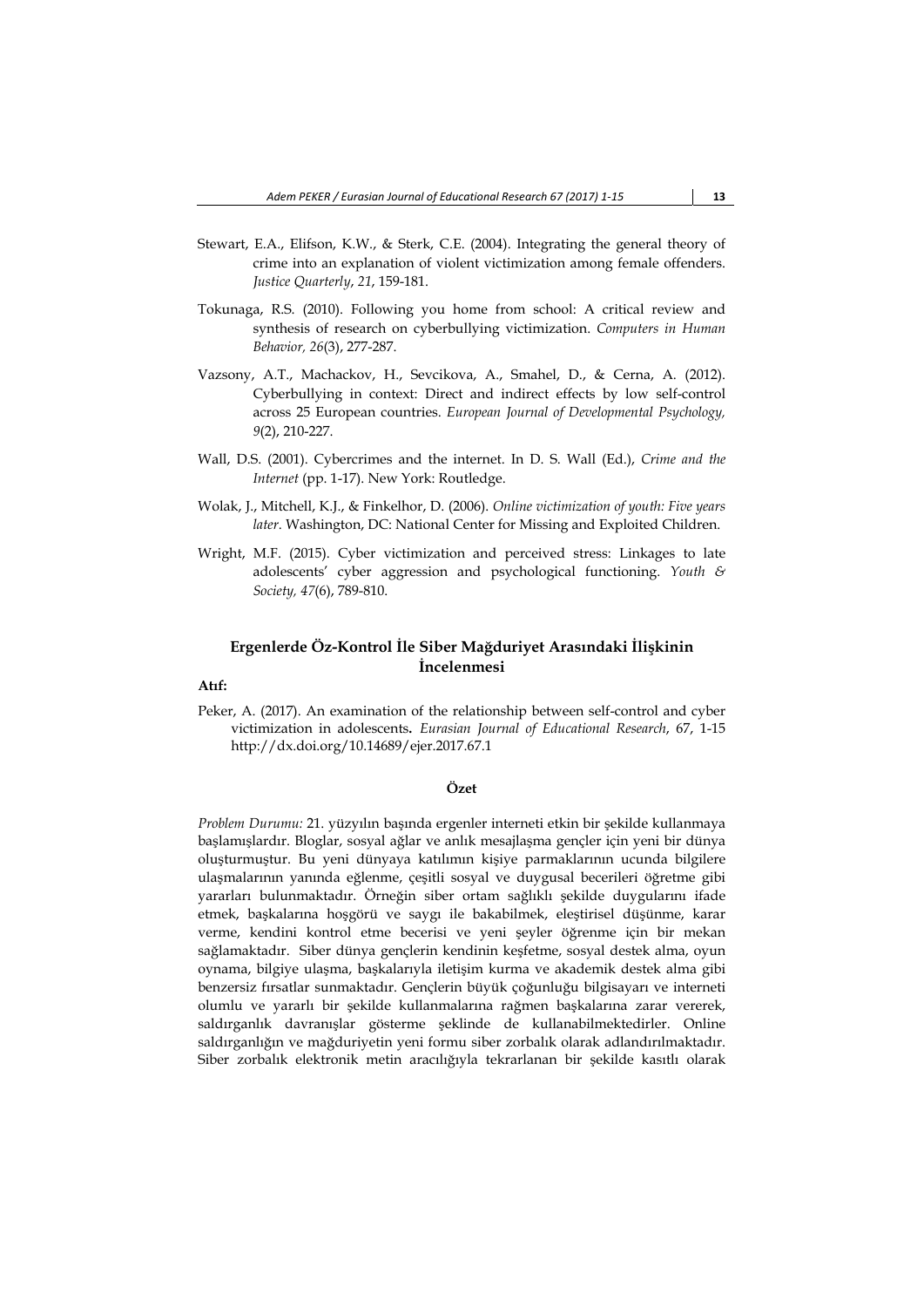başkalarına zarar verecek davranışlar olarak tanımlanmaktadır. Bir diğer ifade ile siber zorbalık bilişim ve iletişim teknolojilerinin bir kişi yada gruba hakaret etmek, iftira atmak ve alay etmek amacıyla kasıtlı ve tekraralanan agresif davranışlar olarak belirtilmektedir. Siber zorbalık teknolojik araçların olumsuz bir özelliği olarak görülmektedir.

Siber zorba, farklı bir e-posta kullanarak ya da sosyal medya sitelerinde hayali hesaplar oluşturarak mağdurla iletişim kurabilir. Aynı zamanda siber zorbalık oyun oynarken, okulda, evde ya da kişinin özel alanında bireyin karşısına çıkabilir. İnsanlar modern teknolojinin kullanımı ile birlikte 24 saat siber zorbalık davranışılarla karşılaşabilirler.

*Araştırmanın Amacı:* Araştırmalar bilişim ve iletişim teknolojilerinin kötüye kullanılması sonucunda oluşan siber mağduriyetin çocuklar ve gençler arasında giderek artan bir problem olduğunu ortaya koymaktadır. Özellikle teknolojinin gelişmesi bu sorunun giderek büyümesine yol açacağı düşünülmektedir. Dolayısıyla siber zorbalık davranışlara maruz kalmayı önlemeye ilişkin çalışmalarının nasıl olacağı yönünde araştırmalar hız kazanmaktadır. Bu çalışmanın da önleme çalışmalarına katkı sağlayacağı ön görülmektedir. Ergenlerde öz-kontrol ile siber mağduriyet arasındaki ilişkinin ortaya konulmasının müdahale çalışmaları için alan uzmanlarına (psikolojik danışmanlar, psikologlar, sosyal hizmet uzmanları ve okul yöneticileri) önemli bir kaynak sağlayacağı düşünülmektedir. Bu doğrultuda bu araştırmanın amacı öz-kontrolün siber mağduriyet üzerindeki yordayıcı etkisinin incelenmesidir.

*Araştırmanın Yöntemi:* Araştırmada öz-kontrol ve siber mağduriyet arasındaki yordayıcı ilişkileri incelemek için ilişkisel tarama modeli kullanılmıştır. Çalışmada ergenlerin öz-kontrolü ile siber mağduriyet arasındaki ilişkiyi açıklamaya yönelik geliştirilen teorik model test edilmektedir. Araştırmanın çalışma grubu 2014-2015 eğitim öğretim yılında Türkiye'deki Erzurum ilinde beş farklı ortaöğretim okulunda öğrenim gören 353 öğrenciden oluşmaktadır. Çalışma grubunun 209 (%59,2) tanesi kız, 144 (%40,8) tanesi ise erkektir. Öğrencilerin %26,6'sı 9.sınıfta, %29,6'sı 10. sınıfta, % 31.2'si, 11.sınıfta ve %13'6'sı 12. sınıfta öğrenim görmektedir. Araştırma verilerine ilişkin analiz yapılmadan önce çok değişkenli veriler için normallik dağılımını etkilemesi olası değerleri belirlemek için Mahalanobis uzaklık değerleri hesaplanmıştır. Bu hesaplama işlemi sonucunda 4 kişiye ait ölçekler veri setinden çıkarılmıştır. Bu işlemden sonra 353 veri ile analizler sürdürülmüştür. Araştırmada öz-kontrol ile siber mağduriyet arasındaki ilişkiler Pearson momentler çarpım korelasyonu ile; öz-kontrolün siber mağduriyet üzerindeki yordayıcı etkisi yapısal eşitlik modeli incelenmiştir. Araştırmada verilerin analizleri LISREL 8.54 ve SPSS 21.00 programları aracılığıyla yapılmıştır.

*Araştırmanın Bulguları:* Araştırmanın sonucunda öz-kontrol ölçeğinin alt boyutlar olan dürtüsellik ve öz-disiplinle siber mağduriyet ölçeğinin alt boyutları olan siber dilsel mağduriyet, kimliği gizleme ve siber sahtecilik arasında negatif yönde düşük ve orta düzeyde anlamlı ilişkilerin olduğu görülmektedir. Ayrıca siber mağduriyet ölçeğinin alt boyutlarının birbirleriyle orta düzeyde ve pozitif yönde anlamlı bir